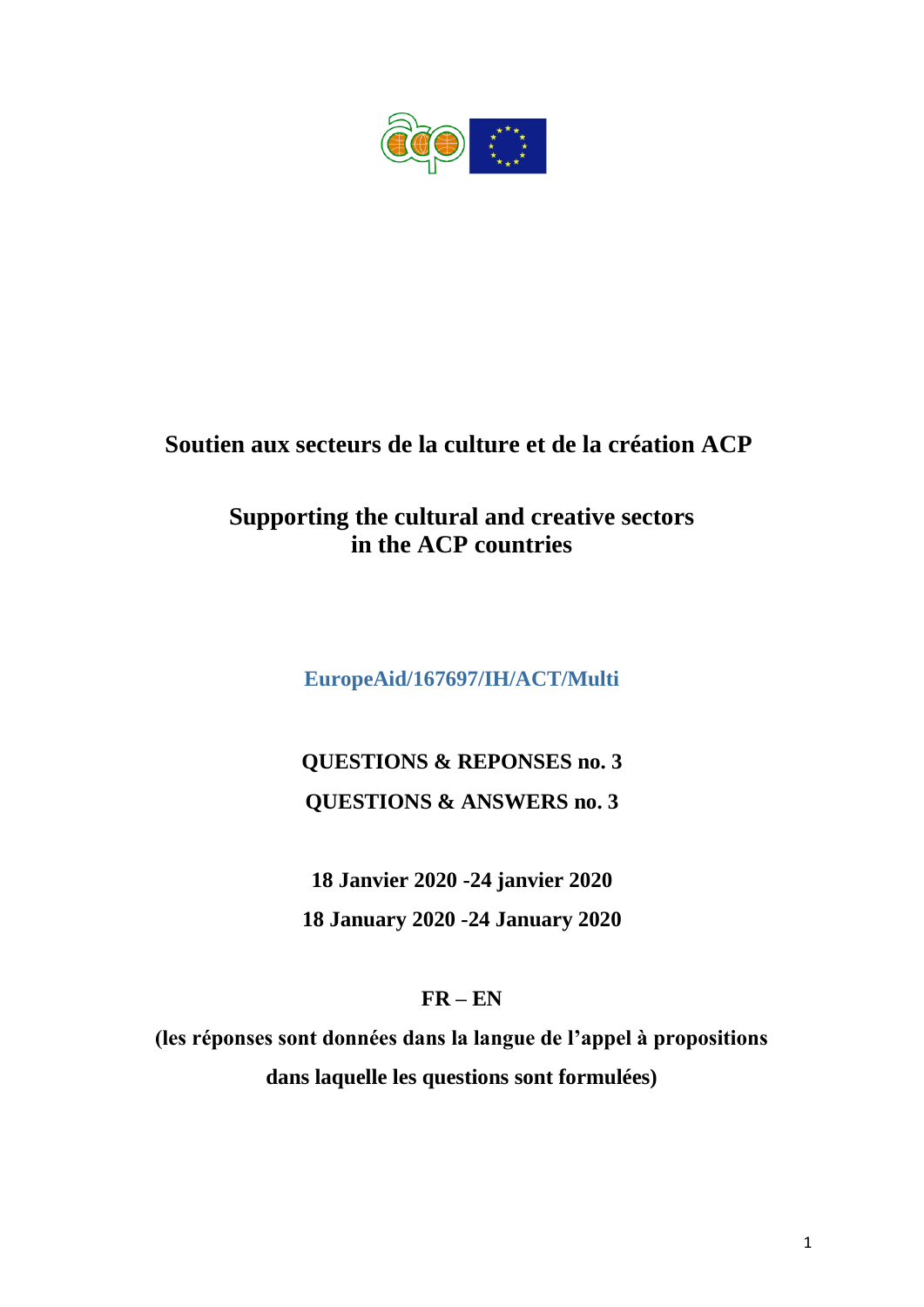#### DISCLAIMER

As per section 2.2.4 of the Guidelines, in the interest of equal treatment of applicants, the Contracting Authority cannot give a prior opinion on the eligibility of an applicant, a coapplicant, an affiliated entity, an action or specific activities.

#### AVIS

Comme stipulé dans la Section 2.2.4 des Lignes directrices, et afin de garantir un traitement équitable entre les demandeurs, l'Autorité Contractante ne peut émettre d'avis préalable sur l'éligibilité d'un demandeur, un codemandeur, une entité affiliée, une action ou d'activités spécifiques.

#### **QUESTION 3.1**

We ...............development organization in Grenada, Caribbean, are planning a new art and education program in Caribbean. TLTA - Teaching and Learning Through Art activities. The program includes local artist, students and teacher in primary and secondary schools and after school activities in the communities on Grenada, Carriacou and Petite Martinique.

I want to know if the proposal is something we can make a call on for our project.

The goal for the project is to give new ways of teaching and learning combined with art and for local artist new working possibilities. In the islands in Caribbean they still have a old school teaching way which includes punishment (violence). This project shows a different way to go.

#### **ANSWER 3.1**

As provided for in section 2.2.4 of the Guidelines for grant applicants, "*in the interest of equal treatment of applicants, the Contracting Authority cannot give a prior opinion on the eligibility of an applicant, a co-applicant, an affiliated entity, an action or specific activities."*

Please note that applicants and co-applicants, as defined in section 2.1.1, are the direct beneficiaries of the present call for proposals, meaning the entities with whom grant contracts resulting from this call for proposals will be signed.

These entities will be responsible for awarding financial support to third parties (subgranting) as the main activity, in accordance with the conditions set out in these Guidelines and in Annex M. They will, therefore, launch their own call for proposals (at least once a year) to reach the third parties, which will implement the projects on the field.

In conclusion, the winning applicants of this call for proposals cannot be the direct beneficiaries of the financial support to third parties for which they will be responsible.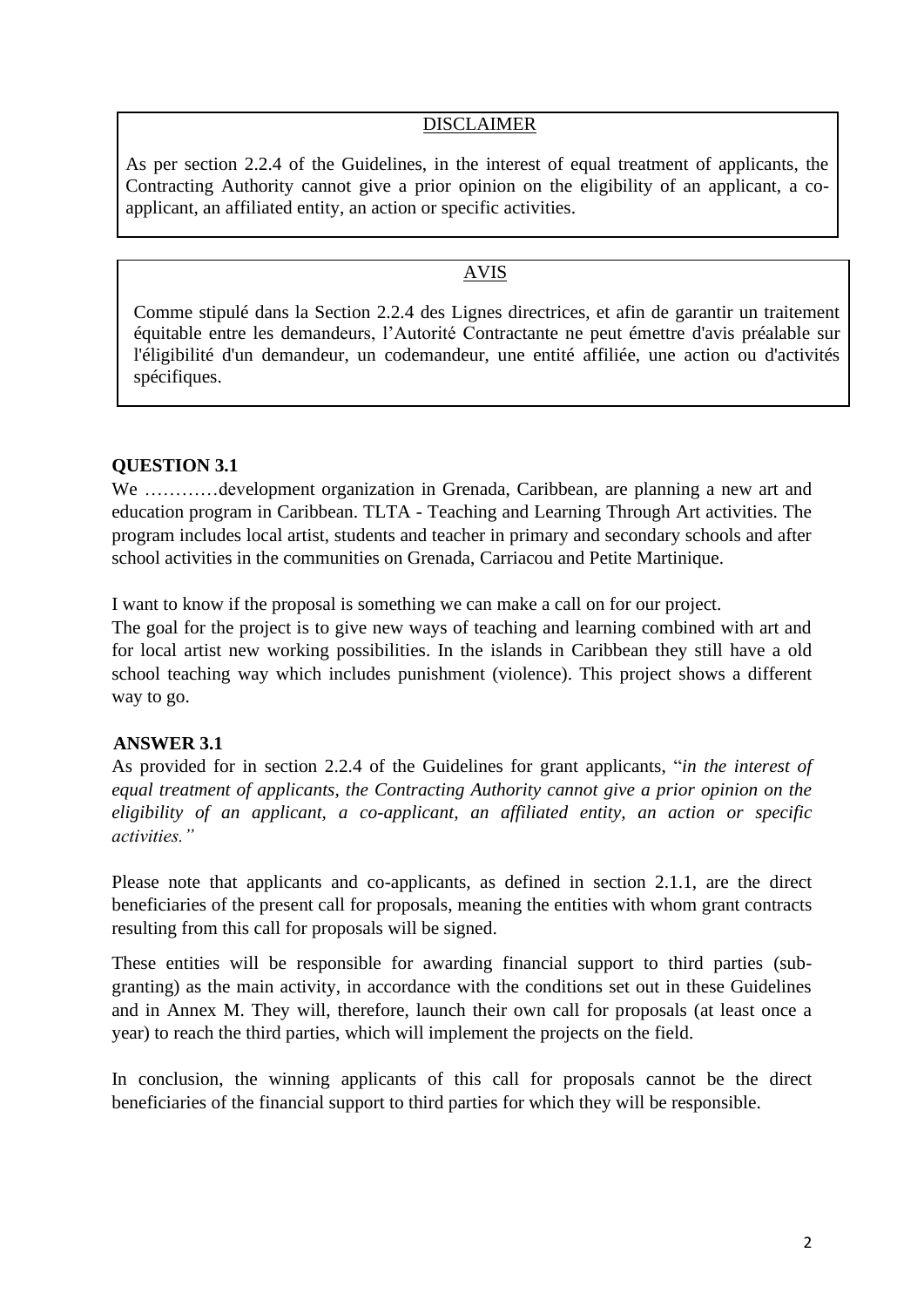#### **QUESTION 3.2**

J'ai une série de questions à vous poser:

1) Le Programme de Culture ACP a-t-il déjà défini son calendrier tout comme aussi le montant des subventions octroyées aux pays francophones? Il y aura t-il une institution désignée pour s'occuper de la gestion des pays lusophones? Si tel est le cas quelle est cette institution?

2) La date limite de remise des dossiers fixée au 20/02/2020 est-elle la même pour tous les Pays?

3) Ce programme tel qu'il est ira jusqu'à quand?

4) Quel est le montant maximum que l'ACP peut financer sur un film long métrage?

5) Une Maison de Productions peut présenter combien de projets maximum?

6) Un réalisateur peut-il présenter 2 projets simultanément, un long-métrage et un Documentaire?

#### **ANSWER 3.2**

1) Le présent appel s'adresse aux bénéficiaires directs tels que définis à la section 2.1.1. « Eligibilité des demandeurs (demandeur chef de file et codemandeurs), notamment les entités avec lesquelles les contrats de subvention issus de cet appel à propositions seront signés.

Ces entités seront responsables de l'octroi d'un soutien financier à des tiers (sous-octroi), comme activité principale, conformément aux conditions définies dans les présentes lignes directrices et à l'annexe M. Ensuite ces entités lanceront leurs appels à propositions (au moins une fois par an), auxquels pourront répondre les tiers (porteurs de projets), chargés de mettre en œuvre les projets sur le terrain.

Au moins **75% du montant total de la subvention** doit être redistribué (sous-octroyé) à des tiers.

Au moins **15% du montant total de la subvention** sera alloués à des mécanismes solides de transfert de compétences à des tiers, de savoir-faire, d'expérience d'accompagnement, de suivi-évaluation, en rapport avec les objectifs de l'appel.

En ce qui concerne la division en lots par régions, veuillez consulter l'Annexe L des Lignes Directrices. Les montants alloués à chaque lot sont indiqués au point 1.3. des présentes lignes directrices, par zone géographique concernée, sans distinction linguistique.

- 2) La date limite de soumission des demandes est fixée au **20.03.2020**. Elle est identique pour tous les lots.
- 3) Veuillez vous référer au point 2.14. des Lignes Directrices : « *La durée initiale prévue d'une action ne peut pas excéder 40 mois. »*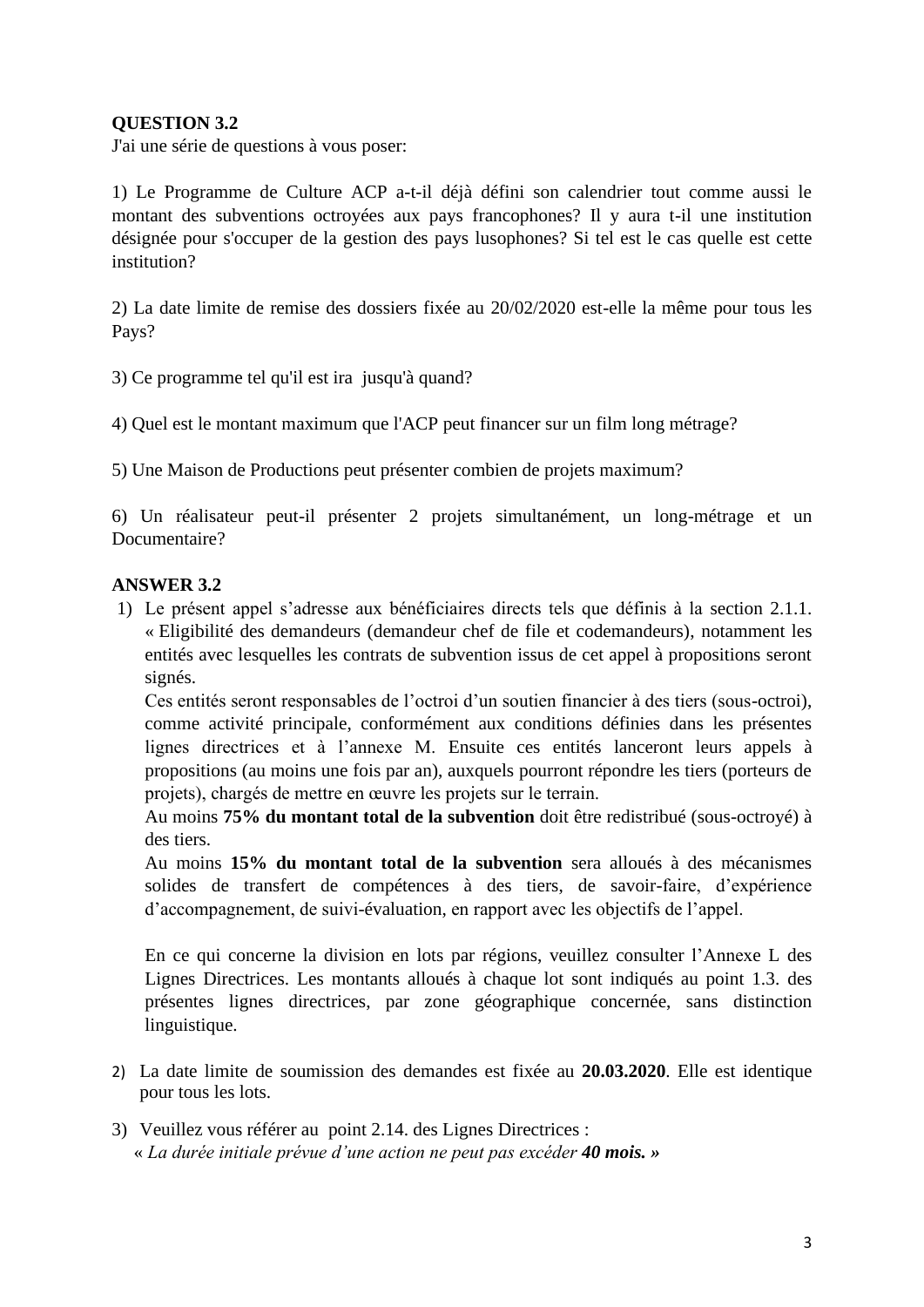4) Conformément au point vi de l' Annexe M des Lignes Directrices :

« *Le soutien financier par tiers ne pourra être supérieur à 180 000 euros par projet sélectionné. »*

5) 6) Les actions éligibles sur le terrain seront précisées dans les lignes directrices spécifiques des appels à propositions que lanceront les bénéficiaires directs du présent appel une fois qu'ils seront sélectionnés.

#### **QUESTION 3.3**

I am from reading the guidelines for reference: EuropeAid/167697/IH/ACT/MULTI supporting the cultural and creative industries. I am from Zambia and I need a clarification on the part of co-applicant. I wanted to find out should a co-applicant be from a government institution. I am the lead applicant in the applying. I want to be clear on the co-applicant and affiliated entities. Can the application of the fund go through if there is no proper coapplicant?

#### **ANSWER 3.3**

As provided for in section 2.2.4 of the Guidelines for grant applicants, "*in the interest of equal treatment of applicants, the Contracting Authority cannot give a prior opinion on the eligibility of an applicant, a co-applicant, an affiliated entity, an action or specific activities."*

For the eligibility of the lead applicant, please refer to section 2.1.1 of the guidelines "Eligibility criteria for applicants"**:**

#### *Lead applicant*

*"In order to be eligible for a grant, the lead applicant must:*

- *be a legal person and*
- *be a specific type of organisation such as: a foundation, association, nongovernmental organisation, public/private sector operator, local authority, higher education institution and university, international (intergovernmental) organization… (etc.).*

#### **Please note that the involvement of at least one co-applicant is compulsory.**

#### *"Actions must be implemented by a partnership between the lead applicant and at least one co-applicant. The partnership must comply with the following minimum criteria:*

- *in addition to the lead applicant, the partnership must include at least one coapplicant*
- *at least one of the applicants (i.e. lead applicant and co-applicants) must be established in the ACP country of the referred Region lot, as defined in Annex L, and*
- *the number of applicants (lead applicant and co-applicants) established in the ACP countries must always be equal or greater than the number of applicants (lead applicant and co-applicants) established in non-ACP countries."*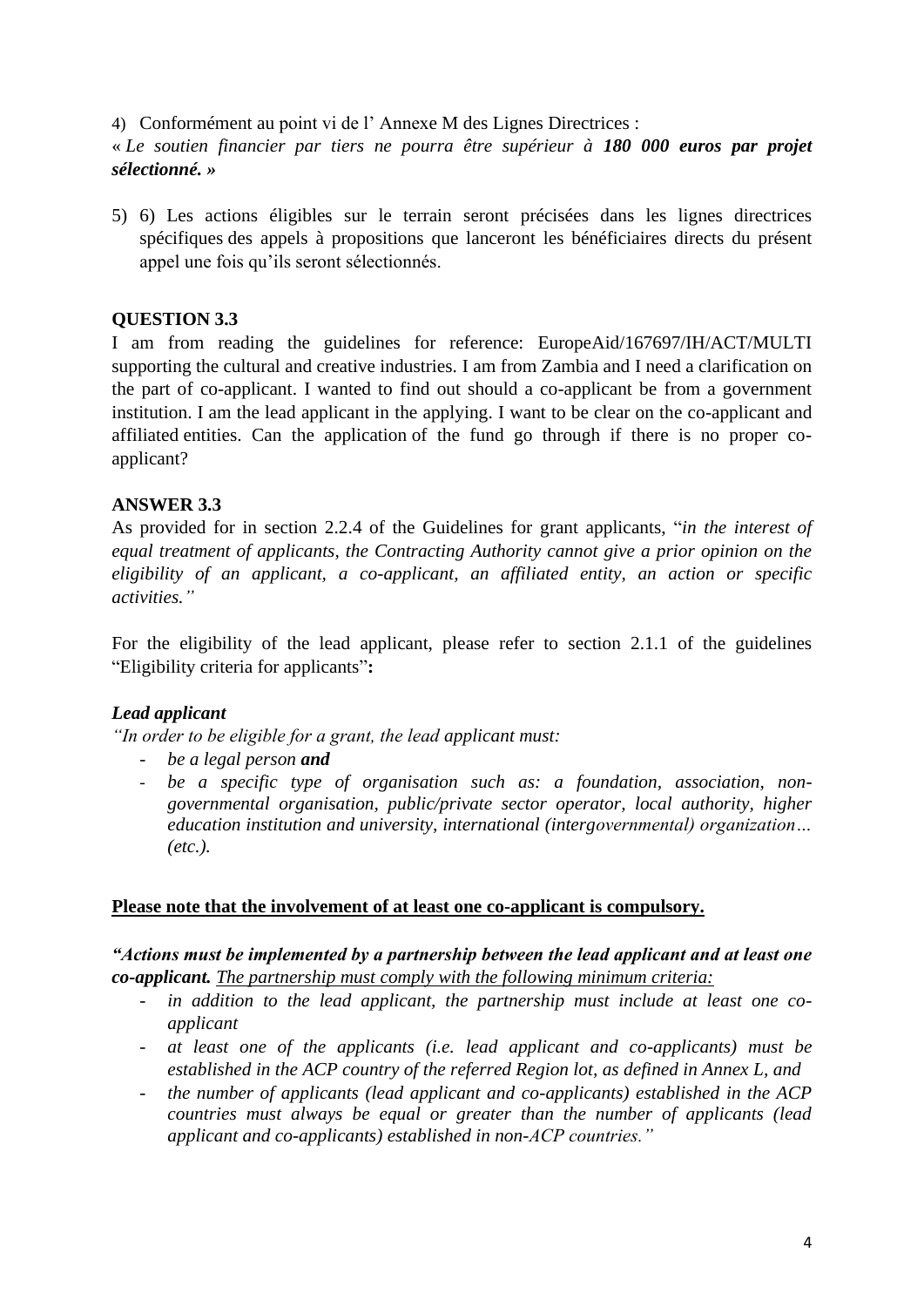#### As a reminder:

#### *"Co-applicants must satisfy the same eligibility criteria as the lead applicant, with the exception of the following:*

- *demonstrate three years' experience over the period 2015-2019 in awarding and monitoring the implementation of support funds, including in supporting third parties in the fields of culture and/or creative industries and/or social and human development, with the following specific features:*
	- *they must have awarded third parties at least two grants meeting all the following criteria:*
		- *the grants were implemented during the same year over the reference period (2015-2019); and*
		- *each grant was implemented in an ACP country and*
		- *the annual amount of grants awarded was at least €100,000 over the past three years (2017-2019). This amount must be verifiable as required in point 7 of Section 2.4 and*
- *demonstrate an average annual turnover or annual revenue of at least €400,000 during the last three years (2017-2019) as demonstrated by the supporting documents required under point 4 of Section 2.4)."*

#### **QUESTION 3.4**

We took note of the Q&A 1.5, but we would be grateful if you could clarify if there is any cofunding requested, i.e. if the grant requested under this call for proposals must fall between any minimum and maximum percentages of total eligible costs of the action.

#### **ANSWER 3.4**

As indicated in section 1.3 of the Guidelines, paragraph **"**Size of Grants**":** 

**"***Any grant requested under this call for proposals must fall between the same minimum and maximum amounts per lot as the total of available funds:*

| $Lot 1 - Western Africa:$ | Minimum amount and maximum amount: $\epsilon$ 6,200,000  |
|---------------------------|----------------------------------------------------------|
| Lot 2 – Eastern Africa:   | Minimum amount and maximum amount: $\epsilon$ 6,000,000  |
| Lot 3 – Central Africa:   | Minimum amount and maximum amount: $\epsilon$ 4,200,000  |
| Lot 4 – Southern Africa:  | Minimum amount and maximum amount: $\epsilon$ 3,800,000  |
| Lot $5$ – Caribbean:      | Minimum amount and maximum amount: $\epsilon$ 3,000,000  |
| Lot $6$ – Pacific:        | Minimum amount and maximum amount: $\epsilon$ 2,800,000" |

Therefore, there is no maximum and minimum amount; the grant requested must be exactly the same as the above-mentioned amount.

Co-financing is requested, but no specific percentage of the total eligible costs of the action is indicated under this call for proposals.